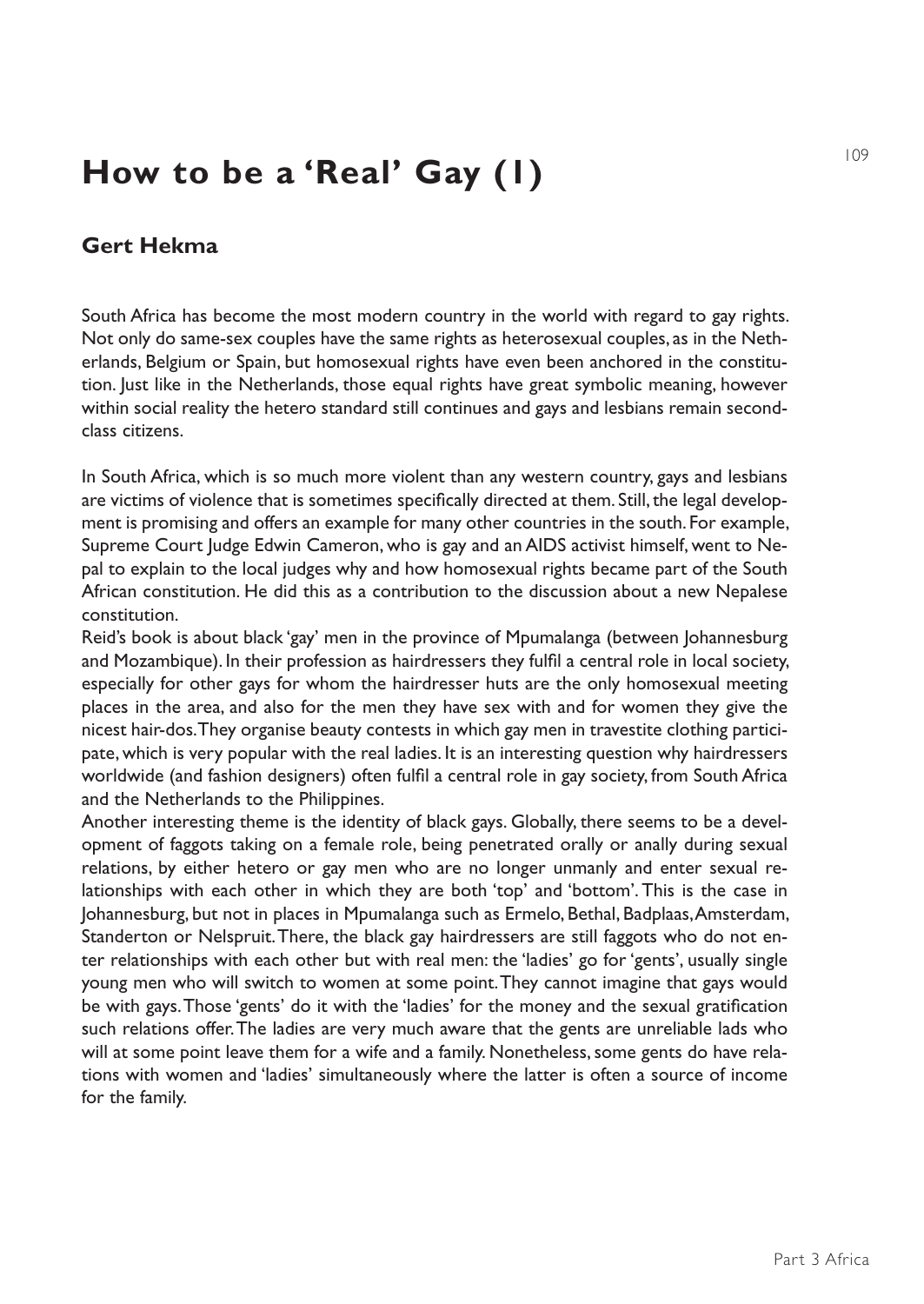

*Soweto Pride 2007 - © Behind the Mask*

The ladies are the real gays and the gents the passers-by in the faggot world. It is a world of unstable relationships between sex partners, while the 'ladies' can develop strong friendships amongst each other, they can also be jealous of each other because of boyfriends. In this world of black 'ladies' the new constitution that politically anchored homosexual rights came as a source of enormous support. Some faggots were so inspired that they started to organise gatherings for gay men in addition to the beauty contests. There they discussed violence against gays, religion and homosexuality and 'how to be a real gay'. This last theme especially fascinated Reid; he had expected that in a globalizing world local faggots would embrace the modern manly model of the homosexual. However, in spite of their city connections, the black gay men held on to their identities as 'ladies' and the distinction between themselves and the 'gents'. As ladies, they are the 'real gays'. Of all men involved in gay trafficking there was only one who had doubts about the distinct roles of lady and gent, but all others had a permanent place in the system of gender (sex) and sexuality. Reid views this unfamiliarity with the 'modern gay' as a signal that it is not at all certain that in a global world all gays will share the same sexual identity. All manly types that trade their sex and do not maintain a permanent role behave like the gents and the ladies. I'll keep my fingers crossed that diversity means more than a choice between hetero, homo and bisexual, and that beyond those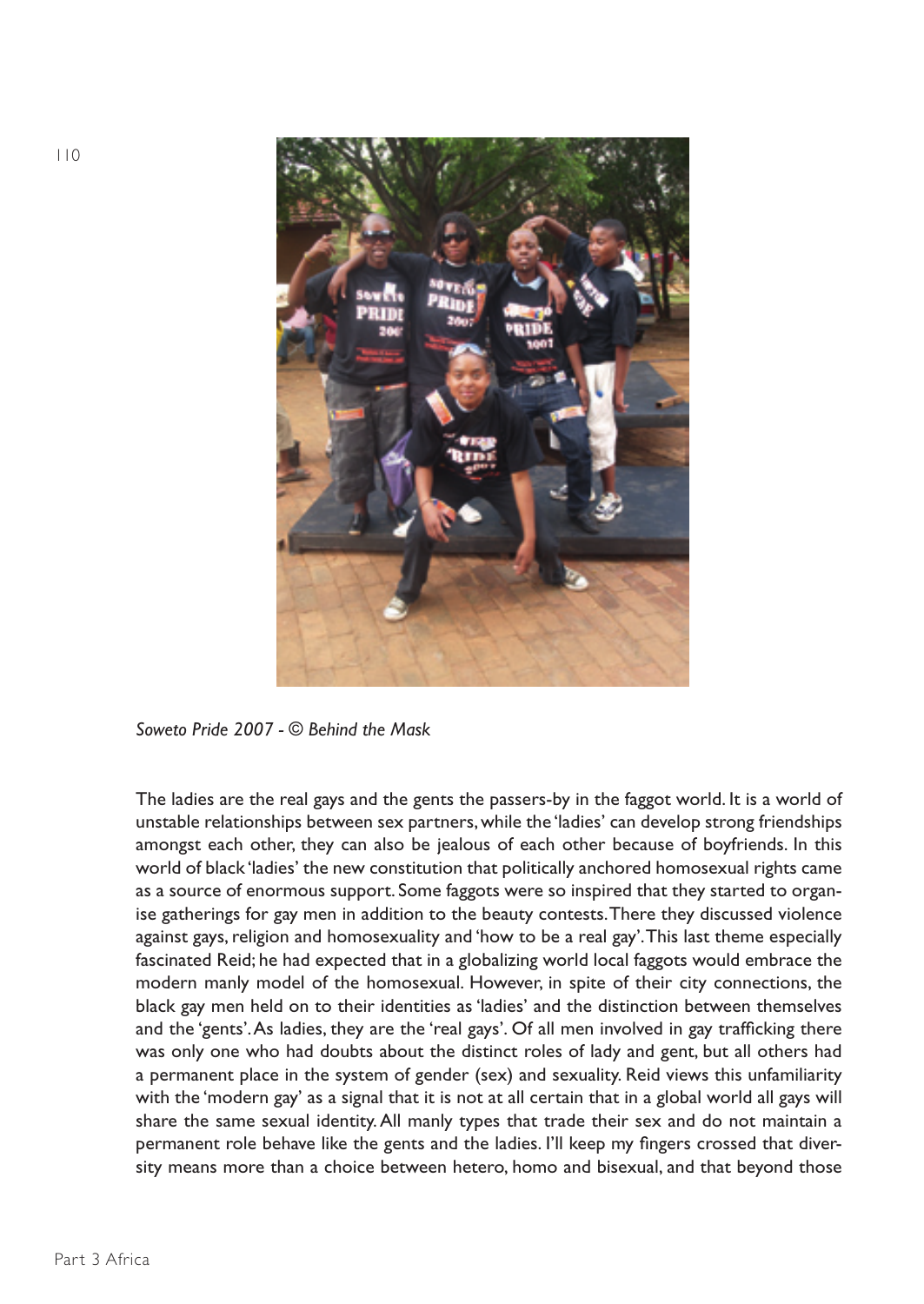categories thousands of other sexual categories can flourish.

From the perspective of the modern gay, the 'ladies' of Mpumalanga are not exactly modern. They view themselves very differently, and the same is true for other residents of the towns where they run their hairdressing businesses. To the local community a gay hairdresser is signal of modernity. He gives you the hair-do that is really in fashion. The 'ladies' that the city gays look down upon as dense appear to be very modern in the countryside. But the attribute of modernity has a negative side for black gays because Mugabe and other black leaders call out loud and clear that homosexuality is a modern, western imported product, that it is very un-African and un-christian, and that it is not an inborn identity but a fashion trend. For the faggots it is difficult to manoeuvre between being modern and being traditional, between being homosexual and homosexuality as a temporary impulse, between African roots and European degeneration.

There are good arguments against such accusations. Naturally, it has been pointed out that unchristian and African go together very well, because christianity itself is a product imported from the West, often forced with violence onto black cultures of Africa. The black gays themselves often belong to all kinds of christian groups and fulfil an important role in those groups, for example, as singers. They even have their own church in South Africa, the Hope and Unity Metropolitan Church. Against the argument that they are a western-import product, they can cite the example of the *Sangomas* - 'ladies' like themselves who were traditional priests and healers within the black cultures in South Africa. This tradition still exists and amongst the *Sangomas* are many faggots. So certain forms of homosexuality are very African, have nothing to do with temporary fashion, and indeed have a long history that the christian West would very much have liked to end. In addition to these *Sangomas,* since the end of the nineteenth century there has been a tradition of more paedo-sexual relations between mineworkers *(Xibonda)* who lived far from their villages and boys *(Tinkonkana)* they took from home to provide them with domestic and sexual services. Such relations cannot have been new to the African culture or else they could never have developed in the mining cultures, given the European disapproval of homosexuality. The Zulu have their own words for this, such as *iqenge* and *isikhesana* (gent and lady).

All these themes are discussed in a very lively manner in *How to be a 'Real' Gay.* Reid has woven together theory, method, research results and personal observations in an attractive way. Most studies show a distinction between introduction, problem, theory and method, the result of the study and finally, its conclusions. He has broken that very boring pattern. Throughout the book he discusses and tests theories. He does not put down the great story of the history of sexuality in South Africa in a dry way in broad terms, but embeds the most important events in a story, for example, of his visit to an assembly of Zulu leaders who discuss what they think of same-sex marriages. He weaves social context into the story by describing the route he takes to his visit to a *Sangoma,* or by painting a picture of the mess in which these hairdresser huts are located. Reid tells the great story of South Africa in a very *low-key* manner based on the small-town situation of the ladies. That makes the story much earthier, livelier and more convincing. Add his loose style of writing to that and the result is a very good and vivaciously written book.

Reid offers various suggestions for the development of homosexuality. On the one hand he points out the persistence of the ladies and gents pattern despite social and sexual changes. Before the arrival of the whites there were manly men who did it with unmanly men and boys